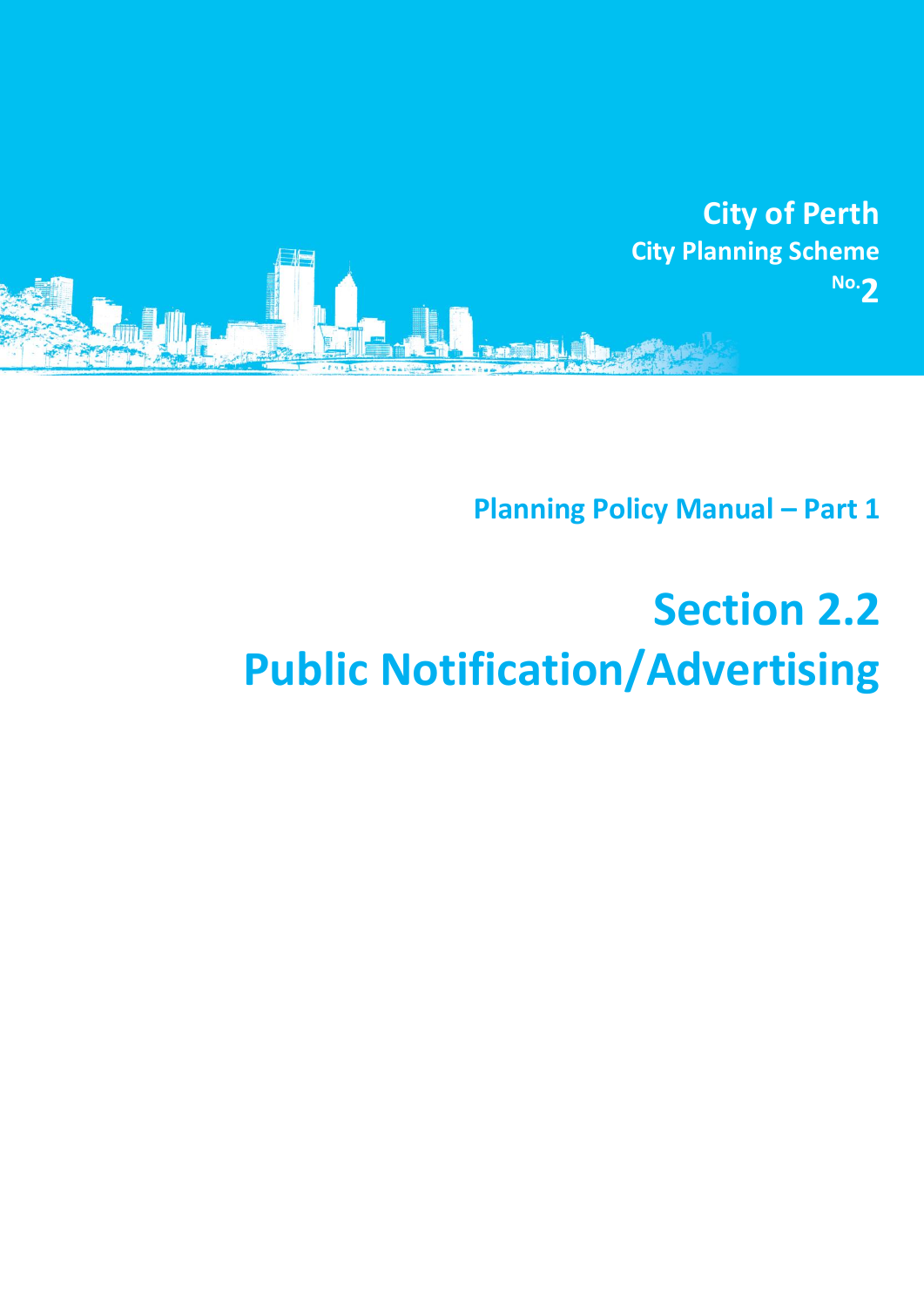| <b>Version #</b> | <b>Decision Reference</b> | <b>Synopsis</b> |
|------------------|---------------------------|-----------------|
|                  | 26 June 2001              | Adopted         |
|                  | 3 August 2004             | Amended         |
| 3                | 11 April 2017             | Amended         |
|                  |                           |                 |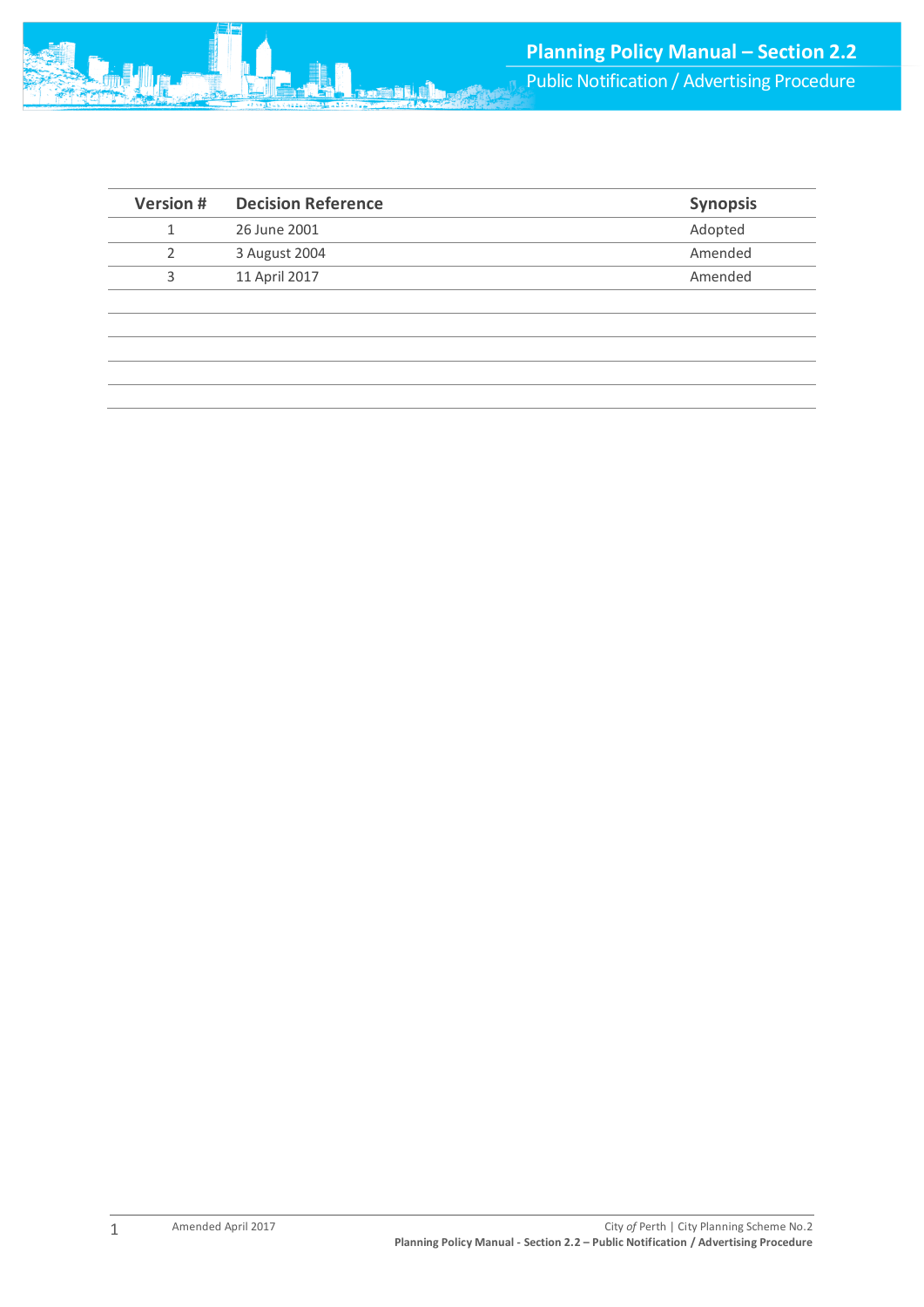## **AIM**

The aim of this policy is to set out the procedures to be fulfilled for the notification of the public and advertising of any matter relating to the Scheme, but not set out elsewhere.

### **DEVELOPMENT APPLICATIONS**

An application which requires advertising shall be advertised by the local government or the applicant (where appropriate), in one or more of the ways identified in clause 64 of the Deemed Provisions.

*NOTE: 1. Clause 64(2) of the Deemed Provisions does enable the local government to waive a requirement for an application to be advertised where it does not comply with a requirement of the City Planning Scheme No.2 if the local government is satisfied that the departure from the requirements of the City Planning Scheme No.2 is of a minor nature.*

## **NOTICES ASSOCIATED WITH MAKING OR AMENDING LOCAL PLANNING POLICY**

If the local government resolves to prepare or amend a local planning policy, the local government must, unless the Western Australian Planning Commission otherwise agrees, advertise the proposed policy as outlined in clauses 4 and 5 of the Deemed Provisions.

In addition the local government may require the following:

- posting a notice by mail to those owners and occupiers of the land and/or key stakeholders as are nominated by the local government stating that submissions may be made to the local government within 21 days of such notice;
- a copy of the Public Notice to be displayed at the local government offices;
- details of the proposed amendment to be available for inspection at the local government's offices;
- details of the proposed amendment to be displayed on the local government's website; and
- in any other way or ways which, in the opinion of the local government, is or are appropriate in all circumstances.
- *NOTE: 1. Clause 5 (2) of the Deemed Provisions enables the local government to make an amendment to a local planning policy without advertising if, in the opinion of the local government, the amendment is a minor amendment.*

#### **ADDITIONAL MATTERS**

- The local government is either to prescribe generally or to determine in each particular case the advertising details.
- For the purposes of this policy a notice to be published in a newspaper, forwarded to owners, occupiers and key stakeholders, or to be placed on site shall be in the format set out in clause 86 of the Deemed Provisions.
- Where appropriate, the applicant shall be required to produce evidence of having fulfilled the procedures of this policy.